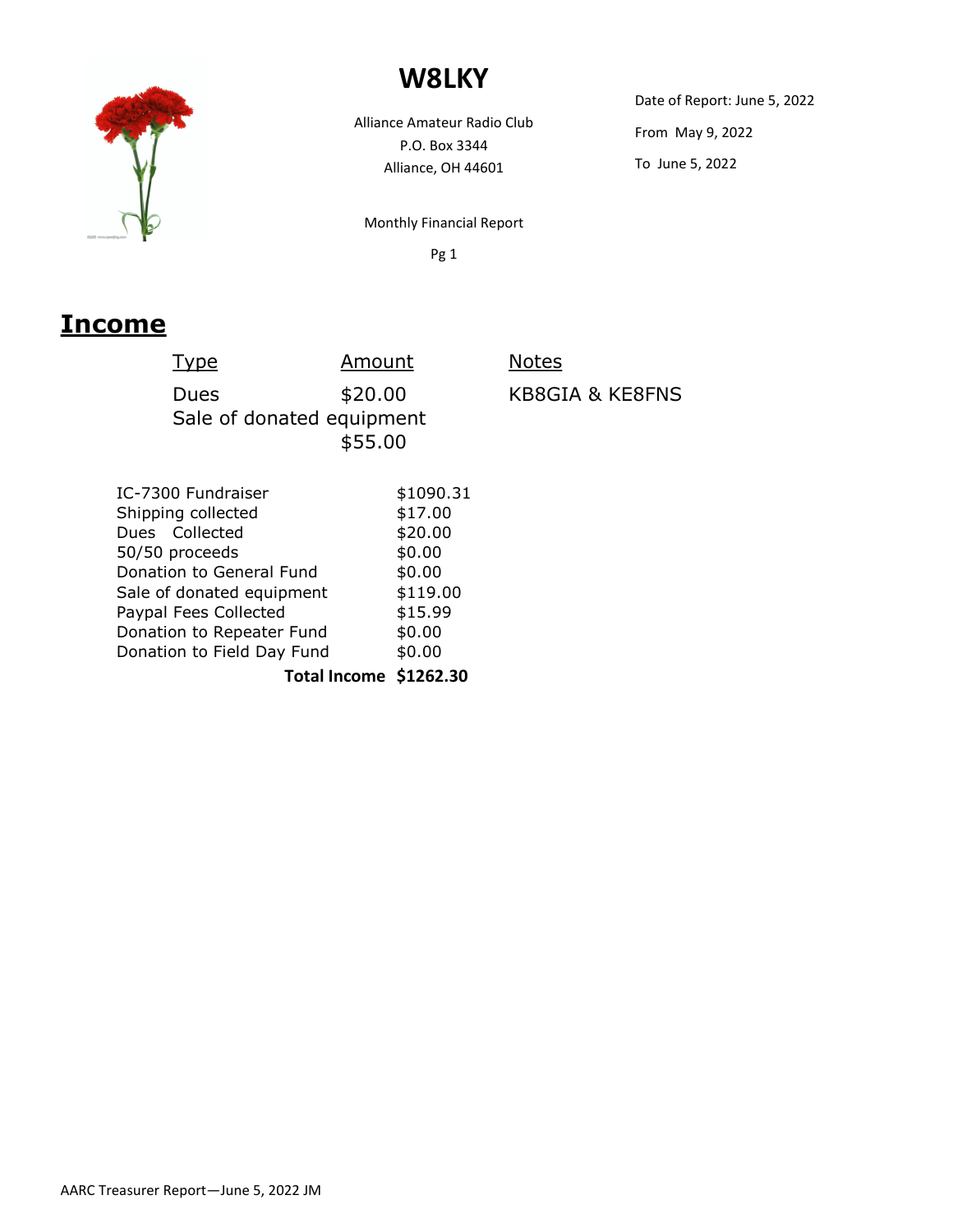

# **W8LKY**

Alliance Amateur Radio Club P.O. Box 3344 Alliance, OH 44601

Monthly Financial Report

Pg 2

#### **Expenses**

| <b>Date</b> | <b>Payee</b> | <b>Description</b>      | <b>Amount</b> |
|-------------|--------------|-------------------------|---------------|
| 6/1         | Paypal       | <b>Transaction Fees</b> | \$15.99       |
|             |              | <b>Sub-Total</b>        | \$15.99       |

## Total Expenses **\$15.99**